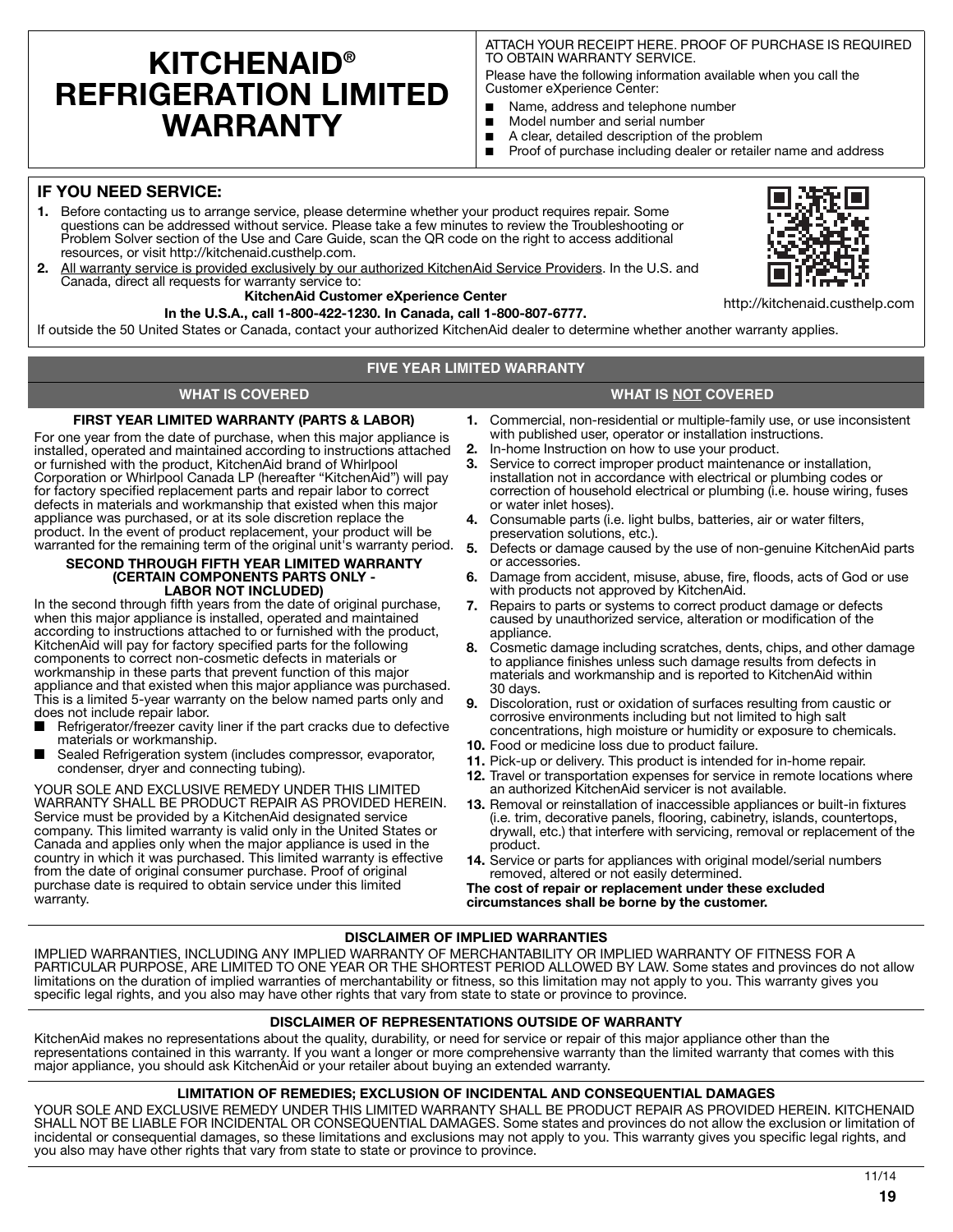# **GARANTÍA LIMITADA DEL REFRIGERADOR KITCHENAID®**

ADJUNTE SU RECIBO AQUÍ. SE REQUIERE LA PRUEBA DE COMPRA PARA OBTENER SERVICIO BAJO LA GARANTÍA.

Tenga a mano la siguiente información cuando llame al Centro para la eXperiencia del cliente:

- Nombre, dirección y número de teléfono
- Número de modelo y de serie
- Una descripción clara y detallada del problema
- Prueba de compra incluido el nombre y la dirección del distribuidor o vendedor

#### **SI NECESITA SERVICIO TÉCNICO:**

- **1.** Antes de contactarnos para obtener servicio, determine si el producto requiere reparación. Algunas consultas pueden atenderse sin servicio técnico. Tómese unos minutos para revisar la sección de Solución de problemas o Problemas y soluciones del Manual de uso y cuidado, escanee el código QR que se encuentra a la derecha para acceder a los recursos adicionales o visite http://kitchenaid.custhelp.com.
- **2.** Todos los servicios bajo la garantía los brindan exclusivamente Prestadores autorizados de servicio de KitchenAid. Para EE.UU. y Canadá, dirija todas las solicitudes de servicio bajo la garantía a: **Centro para la eXperiencia del cliente de KitchenAid**

#### **En EE.UU., llame al 1-800-422-1230. En Canadá, llame al 1-800-807-6777.**

Si usted se encuentra fuera de los cincuenta Estados Unidos o Canadá, póngase en contacto con su distribuidor autorizado de KitchenAid para determinar si corresponde otra garantía.

#### **GARANTÍA LIMITADA DE CINCO AÑOS**

#### **LO QUE ESTÁ CUBIERTO LO QUE NO ESTÁ CUBIERTO**

### **GARANTÍA LIMITADA DURANTE EL PRIMER AÑO**

**(PIEZAS Y MANO DE OBRA)** Durante un año a partir de la fecha de compra, siempre y cuando este electrodoméstico principal haya sido instalado, operado y mantenido de acuerdo con las instrucciones adjuntas o provistas con el producto, la marca KitchenAid de Whirlpool Corporation o Whirlpool Canada LP (en lo sucesivo denominado "KitchenAid") pagará el costo de las piezas de repuesto especificadas de fábrica y del trabajo de reparación para corregir defectos en los materiales o en la mano de obra, existentes en el momento de la compra de este electrodoméstico principal o reemplazará, a su entera discreción, el producto. En caso de reemplazo, el electrodoméstico estará bajo garantía por el tiempo restante del periodo de garantía de la unidad original.

#### **GARANTÍA LIMITADA DEL SEGUNDO AL QUINTO AÑO (SÓLO PARA CIERTAS PIEZAS DE LOS COMPONENTES - NO SE INCLUYE LA MANO DE OBRA)**

Desde el segundo al quinto año desde la fecha de compra original, siempre y cuando este electrodoméstico principal haya sido instalado, operado y mantenido de acuerdo con las instrucciones adjuntas o provistas con el producto, KitchenAid pagará por las piezas especificadas de fábrica para los siguientes componentes, para corregir defectos no estéticos en los materiales o en la mano de obra de estas piezas, los cuales impidan el funcionamiento del electrodoméstico principal y que hayan existido en el momento de la compra de este electrodoméstico principal. La presente es una garantía limitada de 5 años para las piezas nombradas a continuación solamente y no incluye la mano de obra.

- Revestimiento de la cavidad del refrigerador/congelador si la pieza se rompiera debido a defectos de material o de mano de obra.
- Sistema de refrigeración sellado (incluve compresor, evaporador, condensador, secador y tubos conectores).

SU ÚNICO Y EXCLUSIVO RECURSO SEGÚN LOS TÉRMINOS DE ESTA GARANTÍA LIMITADA SERÁ EL DE REPARAR EL PRODUCTO SEGÚN SE ESTIPULA EN LA PRESENTE. El servicio deberá ser suministrado por una compañía de servicio designada por KitchenAid. Esta garantía limitada es válida solamente en Estados Unidos o en Canadá y se aplica solamente cuando el electrodoméstico principal se use en el país en el que se ha comprado. Esta garantía limitada entrará en vigor a partir de la fecha de la compra del consumidor original. Se requiere una prueba de la fecha de compra original para obtener servicio bajo esta garantía limitada.

- **1.** Uso comercial, no residencial o familiar múltiple o uso diferente del indicado en las instrucciones del usuario, del operador o de instalación publicadas.
- **2.** Instrucción a domicilio sobre cómo usar el producto.
- **3.** Servicio para corregir el mantenimiento o la instalación incorrecta del producto, la instalación que no esté de acuerdo con los códigos eléctricos o de plomería o corrección de plomería o instalación eléctrica doméstica (por ejemplo, instalación eléctrica, fusibles o mangueras de entrada de agua del hogar).
- **4.** Piezas de consumo (por ejemplo, focos de luz, baterías, filtros de agua o de aire, soluciones de conservación, etc.).
- **5.** Defectos o daños causados por el uso de piezas o accesorios no legítimos de KitchenAid.
- **6.** Daño causado por accidente, uso indebido, abuso, incendio, inundación, actos fortuitos o el empleo de productos no aprobados por KitchenAid.
- **7.** Reparaciones a piezas o sistemas para corregir el daño o los defectos del producto a causa de reparaciones por servicio no autorizado, alteraciones o modificaciones en el electrodoméstico.
- **8.** Daños estéticos, incluyendo rayaduras, abolladuras, desportilladuras u otro daño al acabado del electrodoméstico a menos que el mismo sea debido a defectos en los materiales o la mano de obra y se le informe a KitchenAid en un lapso de 30 días.
- **9.** Decoloración, herrumbre u oxidación de las superficies producto de entornos corrosivos o cáusticos que incluyen, entre otras cosas, altas concentraciones de sal, humedad elevada o exposición a productos químicos.
- **10.** Pérdida de comida o medicamentos debido a la falla del producto.
- **11.** Recogida o entrega. Este producto está destinado para ser reparado en su hogar.
- **12.** Gastos de viaje o de transporte para prestar servicio en lugares remotos en los cuales no haya disponible un técnico de servicio autorizado por KitchenAid.
- **13.** Remoción o reinstalación de electrodomésticos en lugares inaccesibles o dispositivos empotrados (por ejemplo, adornos, paneles decorativos, pisos, armarios, islas, mostradores, paredes, etc.) que interfieran con el servicio, la remoción o el reemplazo del producto.
- **14.** Servicio técnico o piezas para electrodomésticos con números de serie/modelo originales removidos, alterados o no identificados con facilidad.

**El costo de la reparación o del reemplazo bajo estas circunstancias excluidas correrá por cuenta del cliente.** 



**38**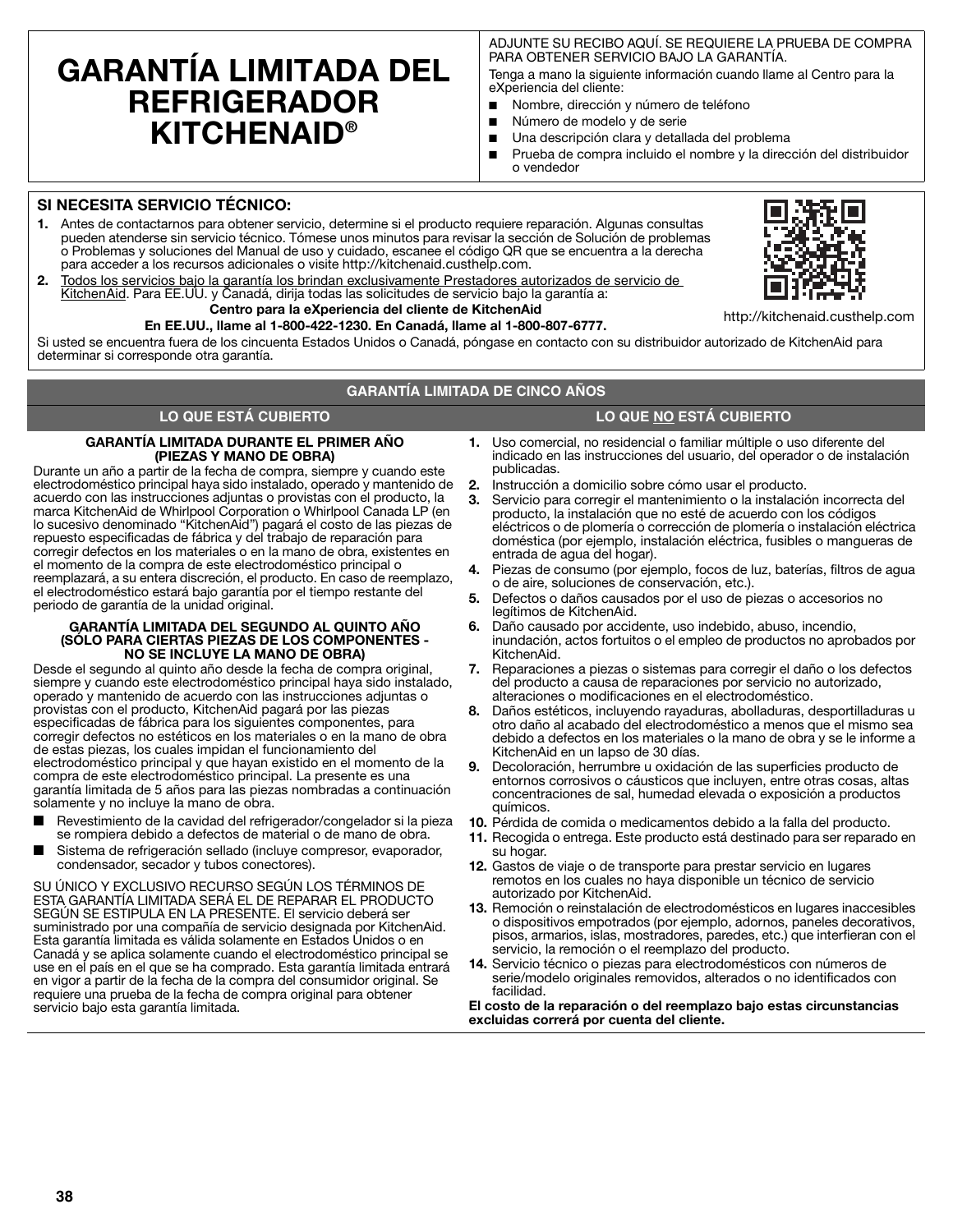#### **EXCLUSIÓN DE GARANTÍAS IMPLÍCITAS**

LAS GARANTÍAS IMPLÍCITAS, INCLUYENDO CUALQUIER GARANTÍA IMPLÍCITA DE COMERCIABILIDAD O GARANTÍA IMPLÍCITA DE CAPACIDAD PARA UN PROPÓSITO PARTICULAR, SERÁN LIMITADAS A UN AÑO O AL PERÍODO MÁS CORTO PERMITIDO POR LEY. Algunos estados y provincias no permiten la limitación de la duración de las garantías implícitas de comerciabilidad o capacidad, de modo que la limitación arriba indicada quizá no le corresponda. Esta garantía le otorga derechos legales específicos y es posible que usted tenga también otros derechos que varían de un estado a otro o de una provincia a otra.

#### **EXCLUSIÓN DE DECLARACIONES FUERA DE LA GARANTÍA**

KitchenAid no hace declaraciones acerca de la calidad, durabilidad o necesidad de servicio técnico o reparación de este electrodoméstico principal aparte de las declaraciones incluidas en esta garantía. Si usted desea una garantía con una duración más prolongada o más completa que la garantía limitada que se incluye con este electrodoméstico principal, deberá dirigirse a KitchenAid o a su distribuidor acerca de la compra de una garantía extendida.

#### **LIMITACIÓN DE RECURSOS; EXCLUSIÓN DE DAÑOS INCIDENTALES Y CONSECUENTES**

SU ÚNICO Y EXCLUSIVO RECURSO SEGÚN LOS TÉRMINOS DE ESTA GARANTÍA LIMITADA SERÁ EL DE REPARAR EL PRODUCTO SEGÚN SE ESTIPULA EN LA PRESENTE. KITCHENAID NO SE RESPONSABILIZARÁ POR DAÑOS INCIDENTALES O CONSECUENTES. Algunos estados y provincias no permiten la exclusión o limitación de daños incidentales o consecuentes, de modo que estas limitaciones y exclusiones quizás no le correspondan. Esta garantía le otorga derechos legales específicos y es posible que usted tenga también otros derechos que varían de un estado a otro o de una provincia a otra.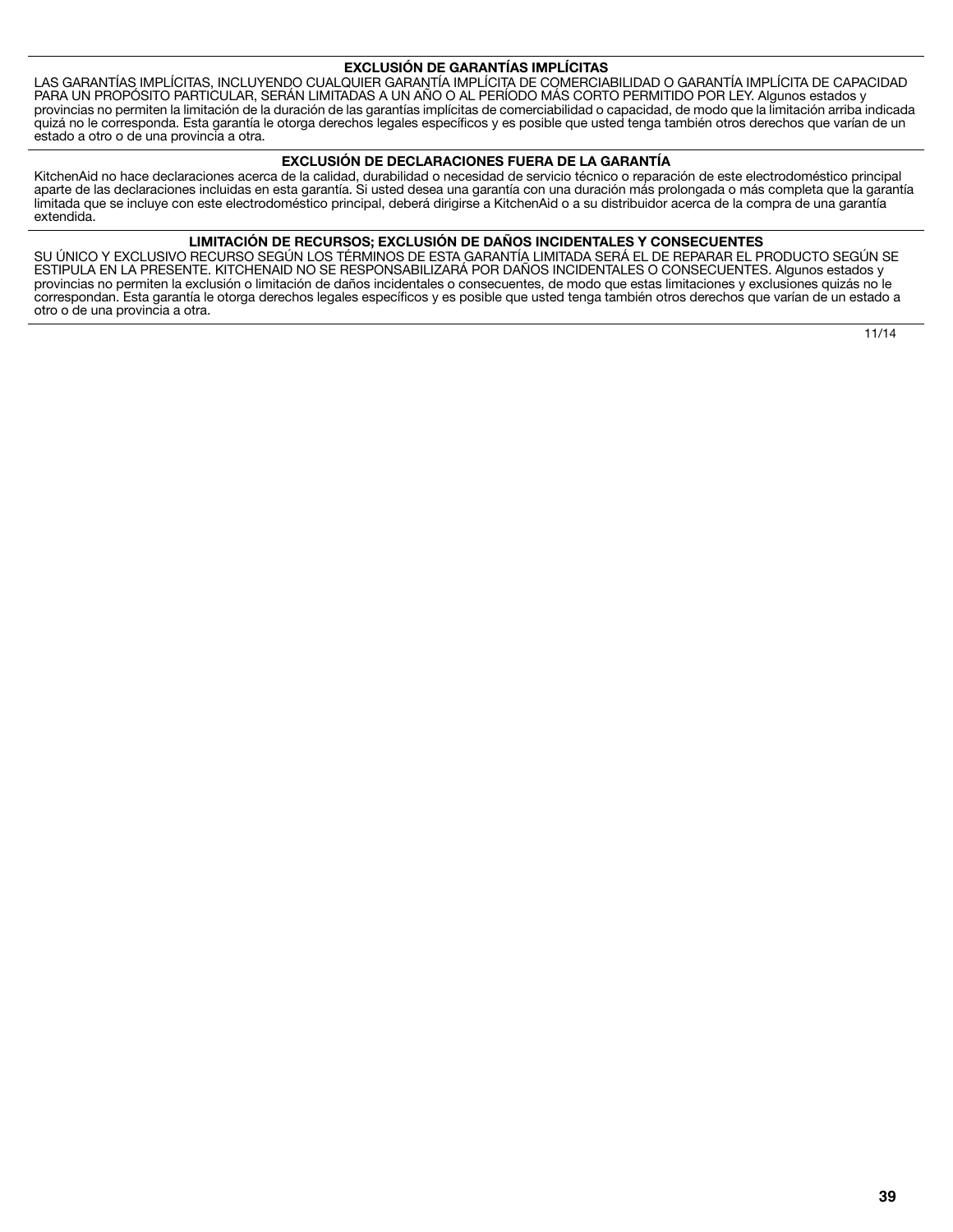## **GARANTIE LIMITÉE DES APPAREILS DE RÉFRIGÉRATION KITCHENAID®**

#### ATTACHEZ ICI VOTRE REÇU DE VENTE. UNE PREUVE D'ACHAT EST OBLIGATOIRE POUR OBTENIR L'APPLICATION DE LA GARANTIE.

Lorsque vous appelez le centre d'eXpérience de la clientèle, veuillez garder à disposition les renseignements suivants :

- Nom, adresse et numéro de téléphone
- Numéros de modèle et de série
- Une description claire et détaillée du problème rencontré
- Une preuve d'achat incluant le nom et l'adresse du marchand ou du détaillant

#### **SI VOUS AVEZ BESOIN DE SERVICE :**

**1.** Avant de nous contacter pour obtenir un dépannage, veuillez déterminer si des réparations sont nécessaires pour votre produit. Certains problèmes peuvent être résolus sans intervention de dépannage. Prenez quelques minutes pour parcourir la section Dépannage ou Résolution de problèmes du guide d'utilisation et d'entretien, scannez le code QR ci-contre avec votre téléphone intelligent pour accéder à des ressources supplémentaires, ou rendez-vous sur le site http://www.kitchenaid.ca.



**2.** Tout service sous garantie doit être effectué exclusivement par nos fournisseurs de dépannage autorisés KitchenAid. Aux É.-U. et au Canada, dirigez toutes vos demandes de service sous garantie au **Centre d'eXpérience de la clientèle KitchenAid**

### **Aux É.-U., composer le 1-800-422-1230. Au Canada, composer le 1-800-807-6777.**

Si vous résidez à l'extérieur du Canada et des 50 États des États-Unis, contactez votre marchand KitchenAid autorisé pour déterminer si une autre garantie s'applique.

#### **GARANTIE LIMITÉE DE CINQ ANS**

#### **CE QUI EST COUVERT CE QUI N'EST PAS COUVERT**

#### **GARANTIE LIMITÉE DURANT LA PREMIÈRE ANNÉE (PIÈCES ET MAIN-D'ŒUVRE)**

Pendant un an à compter de la date d'achat, lorsque ce gros appareil ménager est installé, utilisé et entretenu conformément aux instructions jointes à ou fournies avec le produit, la marque KitchenAid de Whirlpool Corporation ou Whirlpool Canada LP (ciaprès désignées "KitchenAid") décidera à sa seule discrétion de remplacer le produit ou de couvrir le coût des pièces de remplacement spécifiées par l'usine et de la main-d'œuvre nécessaires pour corriger les vices de matériaux et de fabrication qui existaient déjà lorsque ce gros appareil ménager a été acheté. S'il est remplacé, votre produit restera sous garantie pour la durée restant à courir de la période de garantie sur le produit d'origine.

#### **GARANTIE LIMITÉE DE LA DEUXIÈME À LA CINQUIÈME ANNÉE (CERTAINS COMPOSANTS UNIQUEMENT - MAIN-D'ŒUVRE NON COMPRISE)**

De la deuxième à la cinquième année inclusivement à compter de la date d'achat initiale, lorsque ce gros appareil ménager est installé, utilisé et entretenu conformément aux instructions jointes au produit ou fournies avec, KitchenAid paiera pour les pièces de rechange spécifiées par l'usine concernant les composants suivants pour corriger les défauts non esthétiques de matériau ou de fabrication desdites pièces qui empêchent le gros appareil de fonctionner et qui étaient déjà présentes lorsque ce gros appareil ménager a été acheté. La présente garantie est une garantie limitée de 5 ans sur les pièces énumérées ci-dessous et elle ne comprend pas la main-d'œuvre de réparation

- Doublure de la cavité du réfrigérateur/congélateur si la pièce se fissure en raison d'un vice de matériau ou de fabrication.
- Système de réfrigération scellé (y compris le compresseur, l'évaporateur, le condenseur, le séchoir et les conduits de connexion).

LE SEUL ET EXCLUSIF RECOURS DU CLIENT DANS LE CADRE DE LA PRÉSENTE GARANTIE LIMITÉE CONSISTE EN LA RÉPARATION PRÉVUE PAR LA PRÉSENTE. Le service doit être fourni par une compagnie de service désignée par KitchenAid. Cette garantie limitée est valide uniquement aux États-Unis ou au Canada et s'applique exclusivement lorsque le gros appareil ménager est utilisé dans le pays où il a été acheté. La présente garantie limitée est valable à compter de la date d'achat initial par le consommateur. Une preuve de la date d'achat initial est exigée pour obtenir un dépannage dans le cadre de la présente garantie limitée.

- **1.** Usage commercial, non résidentiel ou par plusieurs familles, ou non-respect des instructions de l'utilisateur, de l'opérateur ou des instructions d'installation.
- **2.** Visite d'instruction à domicile pour montrer à l'utilisateur comment utiliser l'appareil.
- **3.** Visites de service pour rectifier une installation ou un entretien fautifs du produit, une installation non conforme aux codes d'électricité ou de plomberie, ou la rectification de l'installation électrique ou de la plomberie du domicile (ex : câblage électrique, fusibles ou tuyaux d'arrivée d'eau du domicile).
- **4.** Pièces consomptibles (ex : ampoules, batteries, filtres à air ou à eau, solutions de conservation, etc.).
- **5.** Défauts ou dommage résultant de l'utilisation de pièces ou accessoires KitchenAid non authentiques.
- **6.** Dommages causés par : accident, mésusage, abus, incendie, inondations, catastrophe naturelle ou l'utilisation de produits non approuvés par KitchenAid.
- **7.** Réparations aux pièces ou systèmes dans le but de rectifier un dommage ou des défauts résultant d'une réparation, altération ou modification non autorisée faite à l'appareil.
- **8.** Défauts d'apparence, notamment les éraflures, traces de choc, fissures ou tout autre dommage subi par le fini de l'appareil ménager, à moins que ces dommages ne résultent de vices de matériaux ou de fabrication et ne soient signalés à KitchenAid dans les 30 jours suivant la date d'achat.
- **9.** Décoloration, rouille ou oxydation des surfaces résultant d'environnements caustiques ou corrosifs incluant des concentrations élevées de sel, un haut degré d'humidité ou une exposition à des produits chimiques (exemples non exhaustifs).
- **10.** Perte d'aliments ou de médicaments due à la défaillance du produit.
- **11.** Enlèvement ou livraison. Ce produit est conçu pour être réparé à l'intérieur du domicile.
- **12.** Frais de déplacement et de transport pour le dépannage/la réparation dans une région éloignée où une compagnie de service KitchenAid autorisée n'est pas disponible.
- **13.** Retrait ou réinstallation d'appareils inaccessibles ou de dispositifs préinstallés (ex : garnitures, panneaux décoratifs, plancher, meubles, îlots de cuisine, plans de travail, panneaux de gypse, etc.) qui entravent le dépannage, le retrait ou le remplacement du produit.
- **14.** Service et pièces pour des appareils dont les numéros de série et de modèle originaux ont été enlevés, modifiés ou ne peuvent pas être facilement identifiés.

**Le coût d'une réparation ou d'un remplacement dans le cadre de ces circonstances exclues est à la charge du client.**